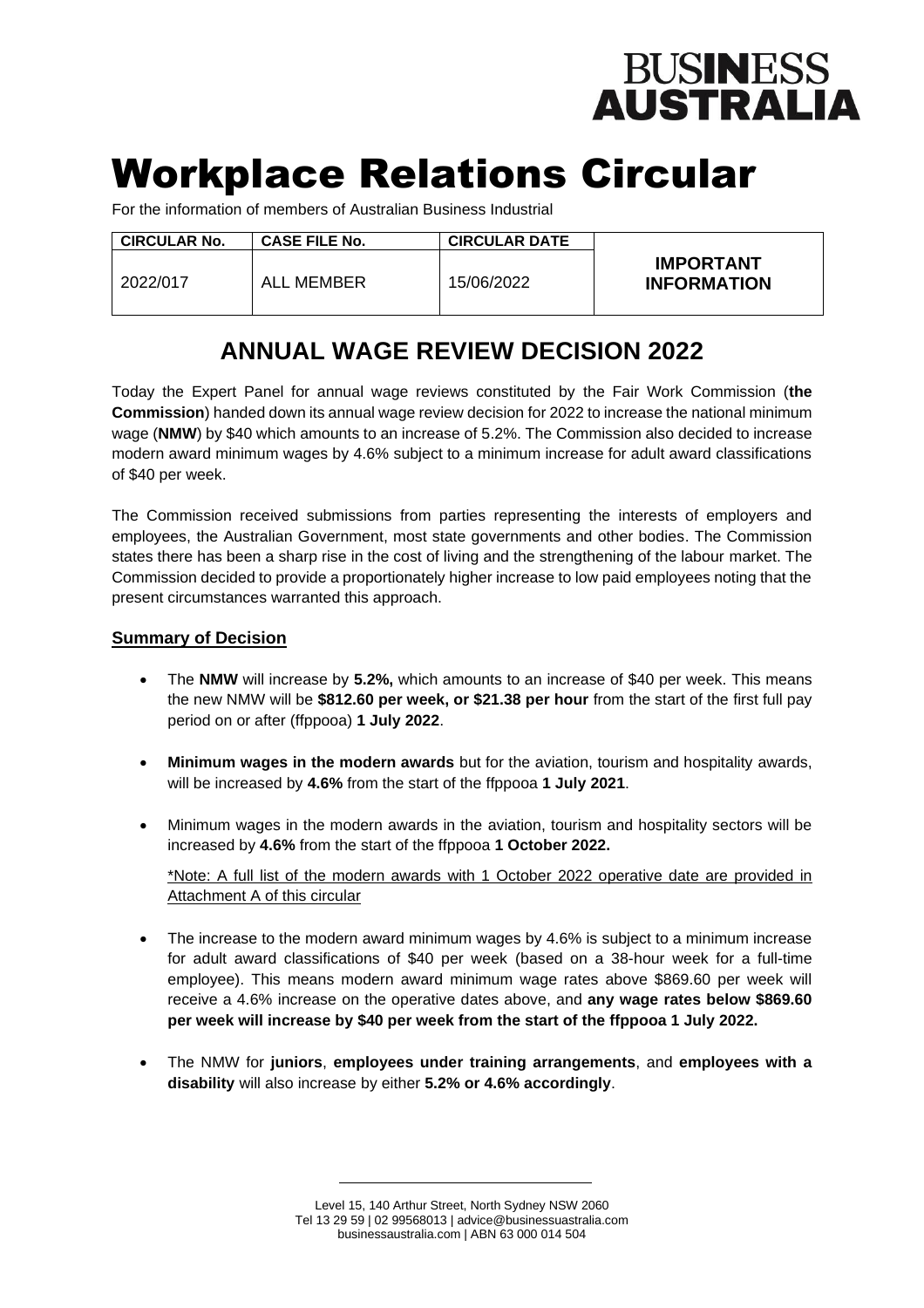#### **Key Features of the Decision**

#### **Award-covered employees**

#### **Adult minimum wages**

The minimum rates of pay for adult employees covered by a modern award are to be increased by 4.6% subject to a minimum increase for adult award classifications of \$40 per week (based on a 38-hour week for a full-time employee). This means modern award minimum wage rates above \$869.60 per week will receive a 4.6% increase, wage rates below \$869.60 per week will increase by \$40 per week from the start of the ffppooa 1 July 2022 or 1 October 2022 as mentioned. Weekly wages will be rounded to the nearest \$0.10.

#### **Juniors, apprentices, trainees and piece workers**

Most junior and apprentice rates are expressed as a percentage of a nominated adult rate and so the 4.6% increase will also flow through to these employees' wages.

The minimum wages for employees under formal training arrangements such as traineeships and apprenticeships will also be increased by 4.6% in accordance with the operative dates as mentioned.

Piece rates will increase in accordance with the relevant provisions in the modern award.

#### **Employees with a disability**

Most modern awards contain a supported wage system for employees with a disability. These employees are paid a percentage of the relevant adult wage, based on their assessed capacity. As a result, the 4.6% increase will also flow through to these employees. There is a minimum weekly payment (currently \$90) which will also be increased. The new minimum weekly payment was not determined today but is expected to be announced before 1 July 2022.

#### **Award/agreement-free employees**

#### **Adult minimum wages**

Award/agreement-free adult employees are covered by the NMW. This will be increased by \$40 or 5.2% to \$812.60 per week, or \$21.38 per hour from the start of the ffppooa 1 July 2022**.**

Casual award/agreement free employees are also covered by a default casual loading which remains at 25%.

#### **Special national minimum wages for award/agreement free junior employees**

Previous wage reviews have established a special minimum wage for award/agreement free junior employees. These employees receive a percentage of the NMW determined by the junior wage scale in the *Miscellaneous Award 2020*.

This provision will continue to apply to relevant employees and their minimum wages will increase accordingly from the start of the ffppooa 1 July 2022.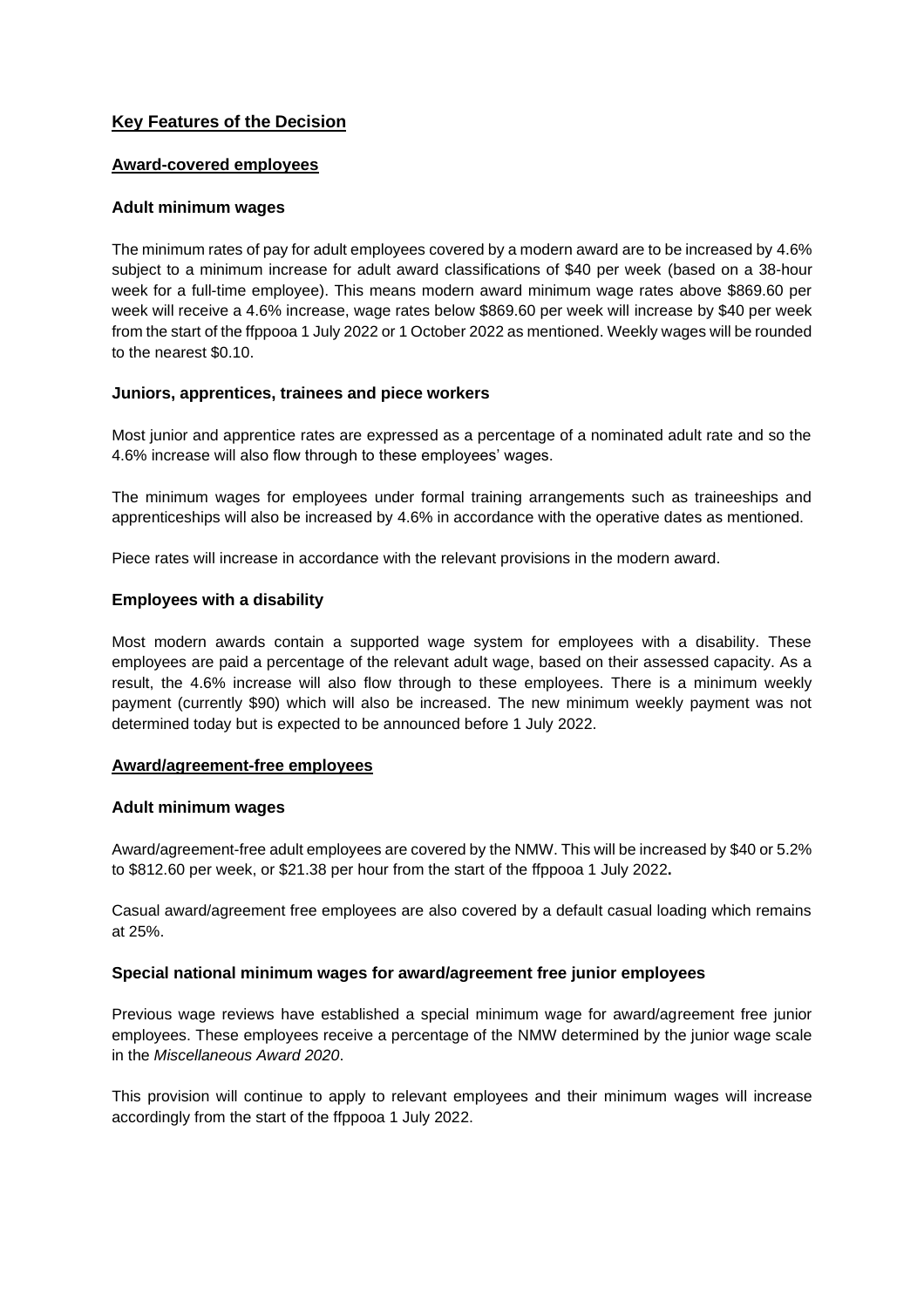#### **Special national minimum wages for award/agreement free employees to whom training arrangements apply**

Previous wage reviews have established a special minimum wage for award/agreement free trainees and apprentices.

Award/agreement-free apprentices receive a percentage of the NMW determined by the apprentice scale in the *Miscellaneous Award 2020*. Award/agreement free adult apprentices must not receive less than the full NMW for adults.

Award/agreement free trainees must be paid in accordance with the National Training Wage, as found in Schedule E of the *Miscellaneous Award 2020*.

These provisions will continue to apply to relevant employees and minimum wages will increase accordingly.

#### **Special national minimum wages for award/agreement free employees with a disability**

The minimum rate of pay for award/agreement free employees with a disability that does not affect their work has also been increased by 5.2%. The adult minimum wage for these employees will rise to \$812.60 per week, with juniors paid a percentage of this based on the scale in the *Miscellaneous Award 2020.*

Award/agreement free employees with a disability that affects their work are paid a percentage of this amount, based on their assessed productive capacity. There is a minimum weekly payment for these employees (currently \$90) which will also be increased. The new minimum weekly payment was not determined today but is expected to be announced before 1 July 2022. Members will be advised when further information is available.

To view the summary of the decision please [click here.](https://www.fwc.gov.au/documents/wage-reviews/2021-22/decisions/2022-fwc-3501-summary.pdf) To view the full decision please [click here.](https://www.fwc.gov.au/documents/wage-reviews/2021-22/decisions/2022-fwcfb-3500-decision.pdf)

#### **Further Information**

Members who are subscribed to '2010' Modern Awards will receive updates on changes to existing pay and allowance summaries outlining the impact of the wage review on the awards that apply to their business. These will be made available in due course. It should be noted that the new '2020' Modern Awards have summaries of pay rates and allowances in the Schedules contained within the awards.

**Please call the Workplace Advice Line on 13 29 59 or email [advice@b](mailto:advice@)usinessaustralia.com if you wish to discuss this circular or require further information.**